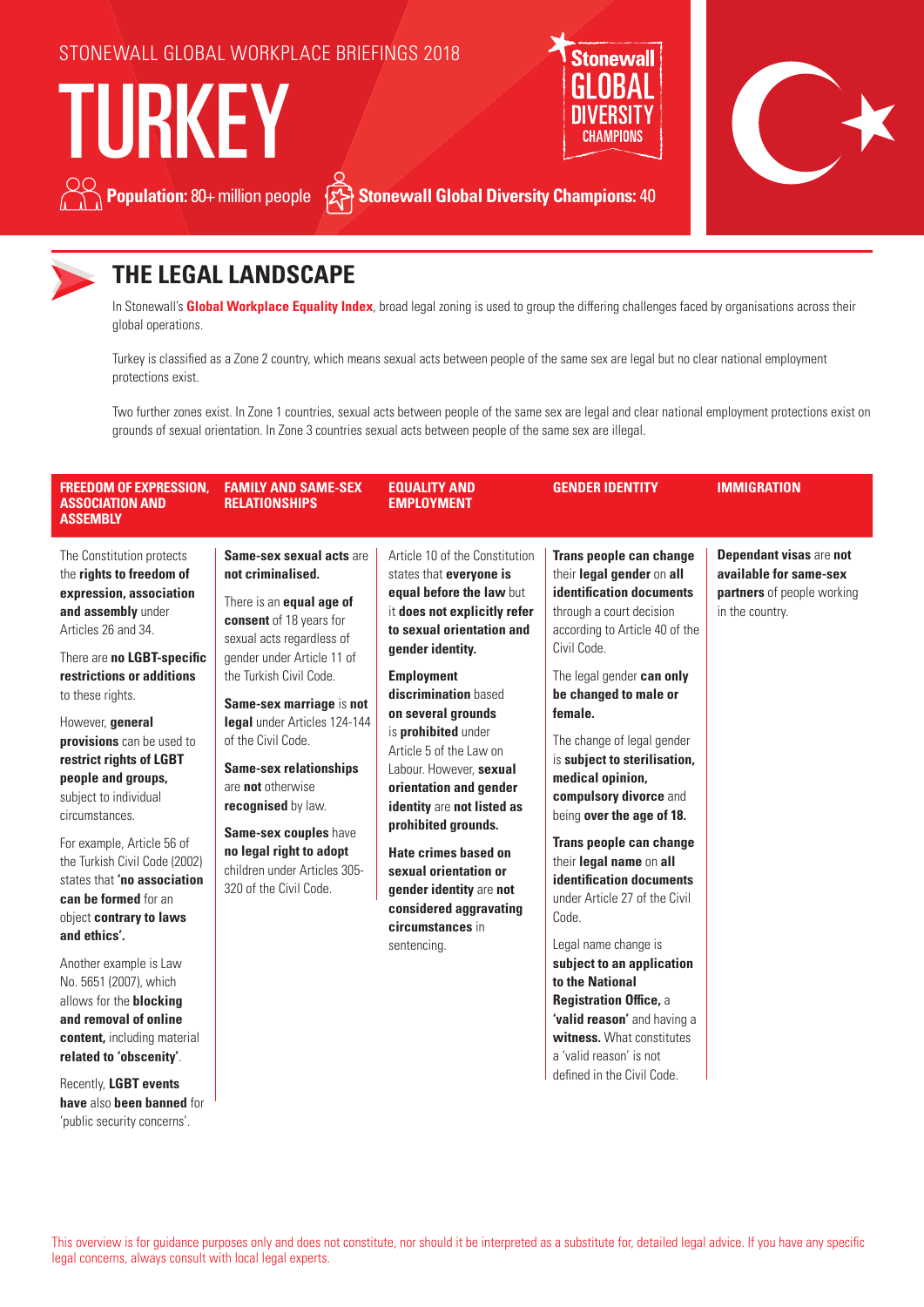## **A VIEW FROM TURKEY**

**Sedef Cakmak** is on the board of the Social Policy, Gender Identity and Sexual Orientation Studies Association (SPoD) and is also a councillor of the Beşiktaş municipality in Istanbul. SPoD was formed to combat oppression and discrimination in society with a specific focus on sexual orientation and gender identity based violence.



#### **What is the biggest problem facing LGBT people in Turkey?**

The equality article in Turkey's constitution does not include sexual orientation and gender identity, which means LGBT people can be lawfully discriminated against in a number of public spheres, including the workplace. This lack of protection makes it extremely difficult to secure positive outcomes in court cases, and is at the heart of homophobia, biphobia and transphobia in Turkish society.

#### **What are some of the specific issues lesbians, bi women and trans people face?**

The majority of lesbians and bi women are forced to live in the closet until they gain financial independence, which is also true for women forced into heterosexual marriages. There are several court cases in which women lost custody of their children after a divorce, with the excuse that their sexual orientation made them 'unfit' to be a parent. There is still much work to be done regarding the legal, social and economic rights of lesbians and bi and trans women. The widespread transphobia in society as well as the lack of anti-discriminatory laws narrow down job opportunities of trans people. Many trans women have no choice but to become sex workers. Even though prostitution isn't a crime in Turkey, rights of the sex workers aren't well protected either. This situation causes many trans women sex workers to work in extremely unsafe environments, deprived of basic social securities.

### **How are LGBT people portrayed in the media?**

There is oppressive censorship of a range of subjects by the government. and independent media is tightly controlled. Even some forms of social media, such as Twitter and YouTube, have been temporarily blocked in recent years. In 2011, when the constitution was being re-written, television journalists were extremely reluctant to cover stories about the inclusion of LGBT protections, for fear of losing their jobs. Although there has been some positive change and objective discourse in newspapers, it's still common to find hate speech towards LGBT people on social media.

#### **What is the workplace like for LGBT people?**

LGBT people often feel the need to hide their sexual orientation and gender identity at work, and those who don't, or are unable to do so, may face repercussions. Even where discrimination is obvious, it will often be ignored because unemployment rates are high in Turkey and people don't want to risk their livelihoods. Trans people in particular will find it nearly impossible to be open about their gender identity at work. Some positive precedents have been set in the courts, although these mainly relate to the police and the army. However, the private sector is becoming increasingly aware of LGBTI employees and is cooperating with NGOs advocating for LGBTI rights. For example, organisations are seeking to partner with LGBT groups to deliver LGBT rights training to their employees.

#### **Do international or Turkish organisations publicly support LGBT equality?**

SPoD has held LGBT training sessions for international organisations, and many of these organisations also have LGBT-inclusive non-discrimination statements on their public recruitment websites. But for most businesses, LGBT equality is not a priority and relationships between the LGBT community and businesses are hard to establish. SPoD would like to see greater cooperation between the public and private sectors and LGBT groups. Employers should create a more inclusive working environment and shouldn't shy away from explicitly condemning discrimination based on sexual orientation and gender identity.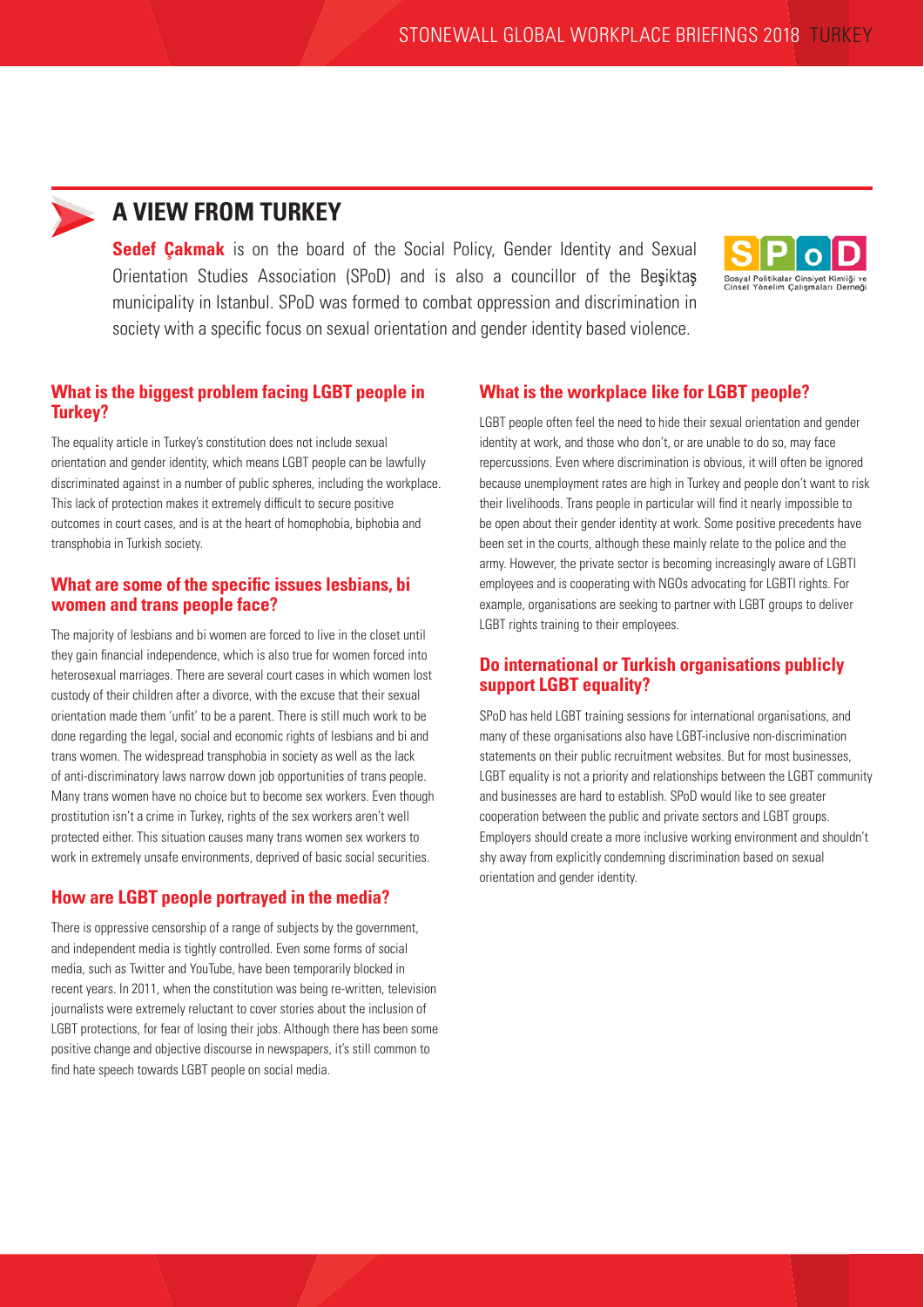

# **LGBT INCLUSION IN THE WORKPLACE**

### THE FOUNDATIONS

There are several steps employers can take to start creating a supportive workplace environment for their LGBT employees in Turkey:



**Consult local LGBT organisations to understand the local context for LGBT people**

PP

**Introduce explicitly LGBT-inclusive anti-discrimination** 

**and bullying and harassment policies**



**Train HR staff and promote inclusive policies**

**Carry out LGBT-inclusive diversity training**

 $\bigvee$ 

**Encourage senior managers to promote their commitment to LGBT inclusion and equality** 

NEXT STEPS

Once a foundation has been built, there are further steps employers can take to bring about positive change for LGBT people. For example:



Audit and extend partner benefits to same-sex partners<br> **A** Patchlick and two concernent mechanisms like LCDT

Establish employee engagement mechanisms like LGBT<br>
networks and allies programmes<br> **PRESENTER PRESENTATION PRESENTATION networks and allies programmes**

**Carry out LGBT awareness-raising events**



**Partner with local LGBT groups to advance LGBT equality beyond the workplace**

**Work with suppliers and partners to advance LGBT workplace equality**

Carry out LGBT awareness-raising events<br>Employers can improve their initiatives by participating in Stonewall's Global Workplace Equality Index - a free benchmarking tool offering a clear roadmap to LGBT inclusion in the workplace. **www.stonewall.org.uk/gwei**



# **LEARN FROM STONEWALL'S GLOBAL DIVERSITY CHAMPIONS**

**IBM** IBM's commitment to diversity is manifested in its global policy, which expresses explicit commitment to sexual orientation and gender identity equality and prohibits discrimination on these grounds. This policy is applied throughout IBM in Turkey. IBM diversity events include LGBT topics. IBM also provides support to its LGBT staff when posting or relocating them to and from Turkey. All internal job descriptions make clear that candidates are not discriminated against on the grounds of sexual orientation or gender identity, reinforcing IBM's diversity policy. If an LGBT employee has to decline a transfer or assignment for reasons relating to their sexual orientation or gender identity, IBM ensures that it will not have a negative impact on their career. If an assignment is accepted or a person moves permanently, IBM treats the person's same-sex partner in the same way that it treats opposite-sex partners.

**Baker McKenzie** Since its inception in 2014, the Baker McKenzie Istanbul office has been unequivocal in its position as a positive advocate for LGBT+ equality. Every year, a large rainbow flag proudly adorns the front of the building in celebration of Pride week. This way, Baker McKenzie externally displays its support for the LGBT+ community. The local Diversity & Inclusion committee, which has a strong LGBT+ focus, plans a series of internal events visited by clients, NGOs and Baker McKenzie colleagues alike. Each year, the office also joins the annual Istanbul Pride parade carrying 'Baker McKenzie supports Pride week' banners and badges. Many internal film screenings have taken place at the Istanbul office. For example, a screening of the LGBT+ themed documentary *Benim Cocugum/My Child* took place in 2014. This was followed by a Q&A session with the families of some of the trans children featured in the documentary. In 2015, Baker McKenzie organized an LGBT+ panel event, which was attended by colleagues, clients and the then US Consul General to Turkey. 2016 again saw screenings and events rolled out specifically in support of the LGBT+ community. In 2017, the office held an LGBT+ and allies networking event bringing together colleagues, clients and leading local LGBT+ NGOs, helping to educate attendees about LGBT+ equality and build a supportive network.